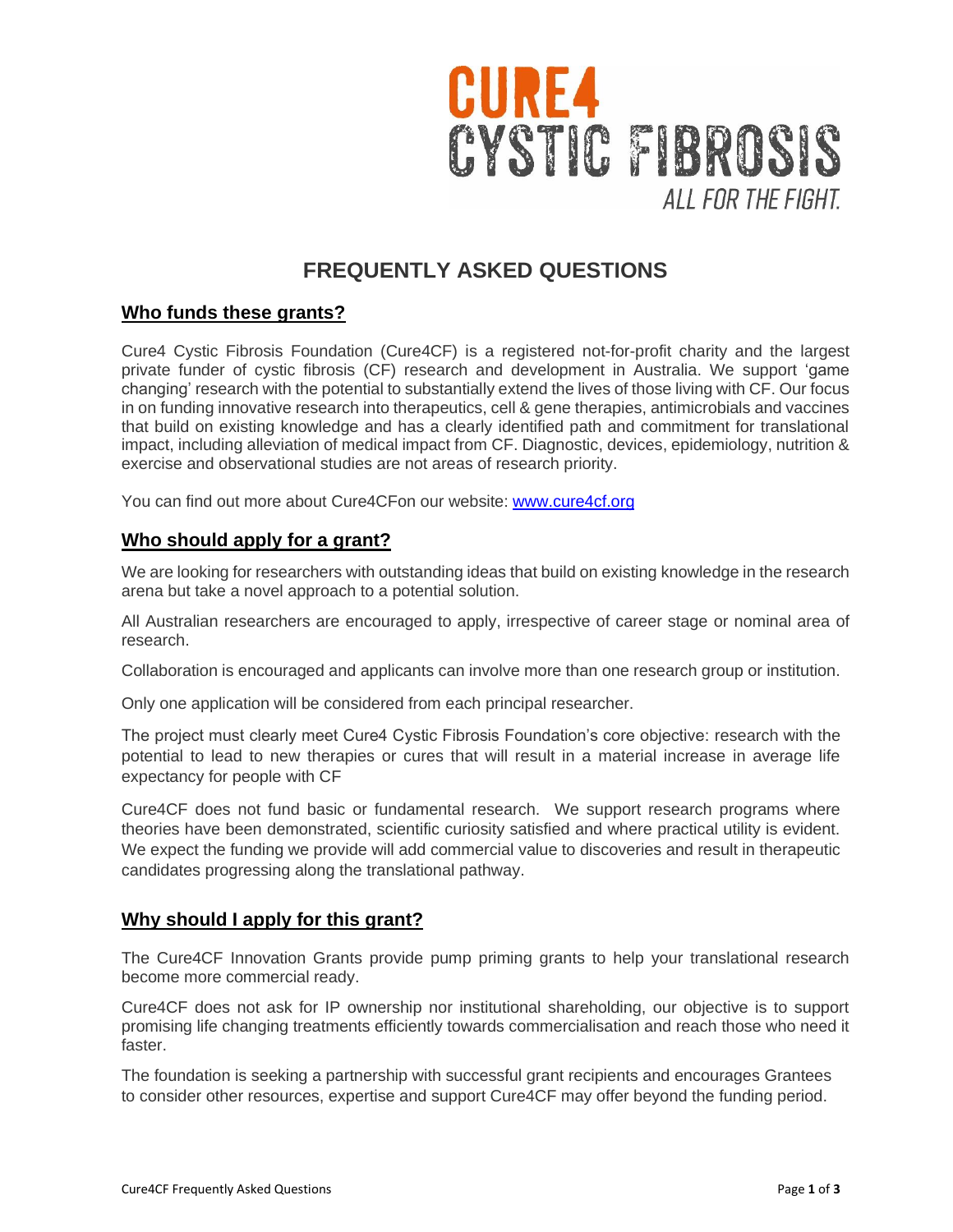### **What is supported by the grant?**

The Cure4CF grant scheme offers a total pool of up to \$500,000.00 AUD. You are invited to apply for any amount to the maximum of \$500,000.00 AUD. There is no minimum grant amount.

The grant funding is to be provided only for research activities associated with this project.

Eligible expense items include direct costs such as salaries, consumables, equipment and travel. Indirect costs such as overhead, patent costs, publication costs, capital works and non-essential items such as trade subscriptions, catering will not be funded.

### **What research areas will be supported by the grant?**

The goal of these grants is to translate existing and innovative technological or medical research knowledge into progressive research, enabling access to research capability and capacity beyond the existing knowledge that will result in advanced treatment discoveries, and ultimately have a significant impact on the health, lifespan and well-being of people with the CF.

The project must not exceed 24-months in duration.

Our focus is to fund research projects aiming to deliver community benefits through new innovations with therapeutic drugs, cell and gene therapies, vaccines, antimicrobials and more.

The Cure4CF Foundation does not support research areas such as population studies, policy development, diagnostic, devices or epidemiological studies.

#### **[How to apply?](https://www.australiacouncil.gov.au/funding/the-application-process-faqs/)**

Grant application and guidelines can be found on <https://www.cure4cf.org/research-grants/>

Submissions must be received through the electronic submission portal

An application will be considered incomplete, if it fails to comply with the instructions, or if the submitted material is insufficient to permit adequate review.

Late applications will not be processed.

If you are experiencing any difficulty accessing or submitting your application online, please contact us via email grants@cure4cf.org

# **[How many times can I apply?](https://www.australiacouncil.gov.au/funding/the-application-process-faqs/)**

Only one application will be considered from any researcher who is listed as a principal Investigator in any one round. Multiple applications can be considered from the same organisation but must be submitted by different principal investigators

#### **[When is the deadline?](https://www.australiacouncil.gov.au/funding/the-application-process-faqs/)**

The application must be submitted via **https://cure4cf.smartygrants.com.au/2022GrantRound** before 5pm (ACST) on 5<sup>th</sup> August 2022.

Recipients will receive an automated email confirming that the application has been successfully submitted.

#### **[Can my application be updated once it has been submitted?](https://www.australiacouncil.gov.au/funding/the-application-process-faqs/)**